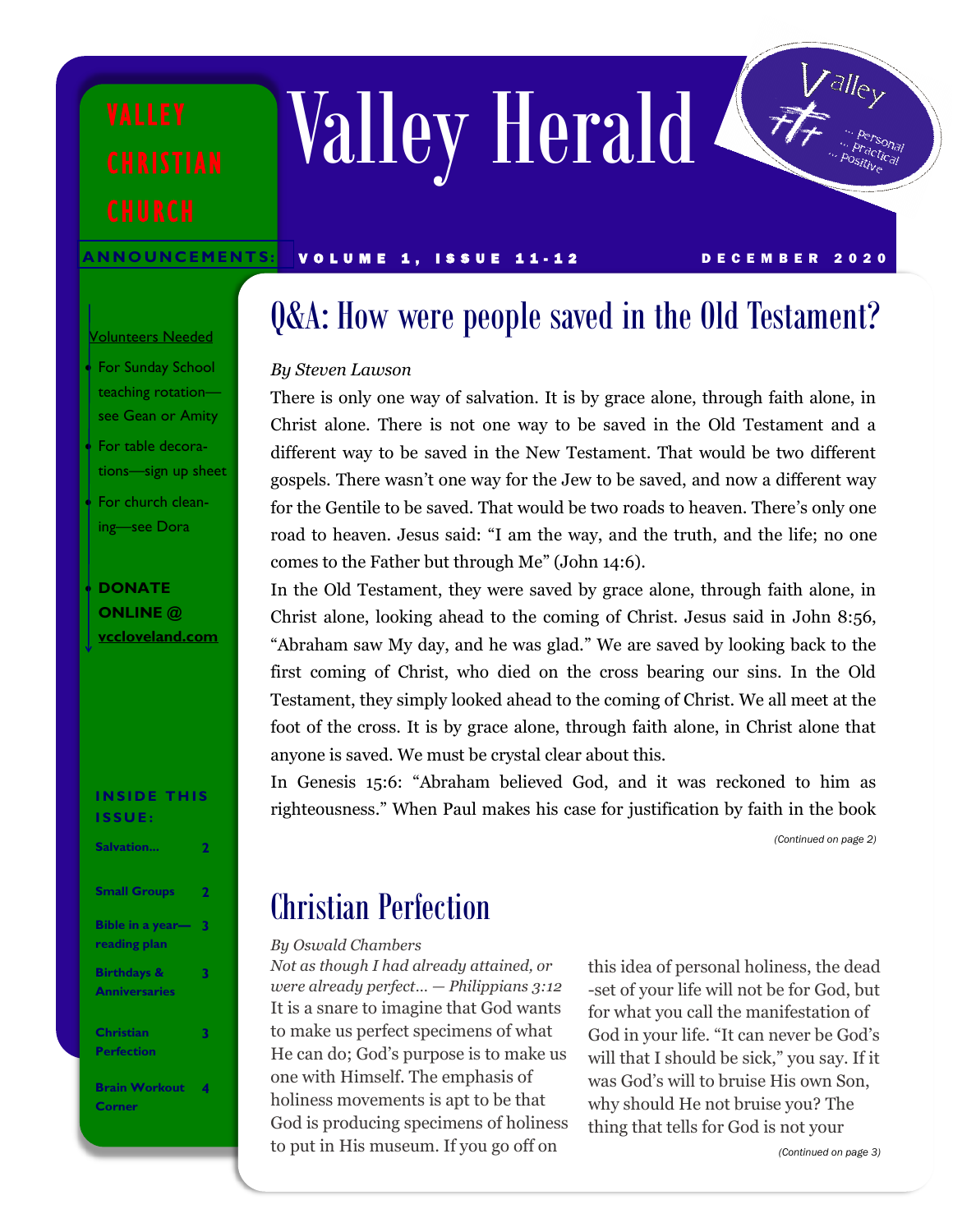#### **P A G E 2**

**"Therefore put on the full armor of God, so that when the day of evil comes, you may be able to stand your ground, and after you have done everything, to stand " Ephesians 6:13** 

> *Philippians 4:1 "Therefore, my beloved brethren whom I long to see, my joy and crown, in this way stand firm in the Lord, my beloved. "*

**"Be steadfast, immovable, always abounding in the work of the Lord. " 1 Corinthians 15:58** 

## Salvation...

*(Continued from page 1)*

of Romans, he doesn't cite the example of how Matthew was converted, or how John Mark was converted, or Luke, or John; he goes back to the Old Testament. In Romans 3 and 4, specifically chapter 4, he uses the examples of Abraham and David to teach in the New Testament how someone is justified by faith. And in Romans 1:17, he says, "For in it the righteousness of God is revealed from faith to faith, for it is written, 'The righteous man shall live by faith,'" quoting Habakkuk 2:4.

Paul makes his case in the New Testament by quoting the Old Testament, referring to the very same gospel. Even the Bible itself teaches there's only one way of salvation.

In Romans 1:1–2: "Paul, a bond-servant of Christ Jesus, set apart for the gospel of God, which was recorded in Old Testament Scripture by the prophets long ago." The book of Romans says that the gospel was recorded in the Old Testament, and they believed it and were saved, just like we believe it and are saved.

"There is salvation in no other name, for there is no other name under heaven given among men whereby we must be saved" (Acts 4:12). Then 1 Timothy  $2:5-6$ : "For there is one God, and there is one mediator between God and men, the man Christ Jesus, who gave himself as a ransom for all, which is the testimony given at the proper time." There are as many mediators as there are gods. There's only one God, and there's only one mediator to this God, and that is the man, Christ Jesus. That is an immutable truth that is as equally true in the Old Testament as it is in the New Testament.

There's the old saying, "If it's new, it's not true." So, if you ever hear some new way of salvation, you can just mark it off as heretical.

### Bible Study & Fellowship Groups

| Day             | Time              | <b>Contact</b>                     | Location                   | <b>Current Study</b>         |  |
|-----------------|-------------------|------------------------------------|----------------------------|------------------------------|--|
| <b>Mondays</b>  | 5:30 pm           | Young Adult Ladies<br>Hannah Zentz | Hannah & Jared's<br>house  | <b>Spiritual Disciplines</b> |  |
|                 | 6:30 pm           | Young Adult Guys<br>Jared Zentz    | Ralph & Christy's<br>house | <b>Hebrews</b>               |  |
| <b>Tuesdays</b> | $6:00 \text{ pm}$ | Women<br>Laura Cormos              | At church                  | Revelation                   |  |
|                 | $6:00 \text{ pm}$ | Men<br>Ken Hettinger               | At church                  | <b>Sunday Sermons</b>        |  |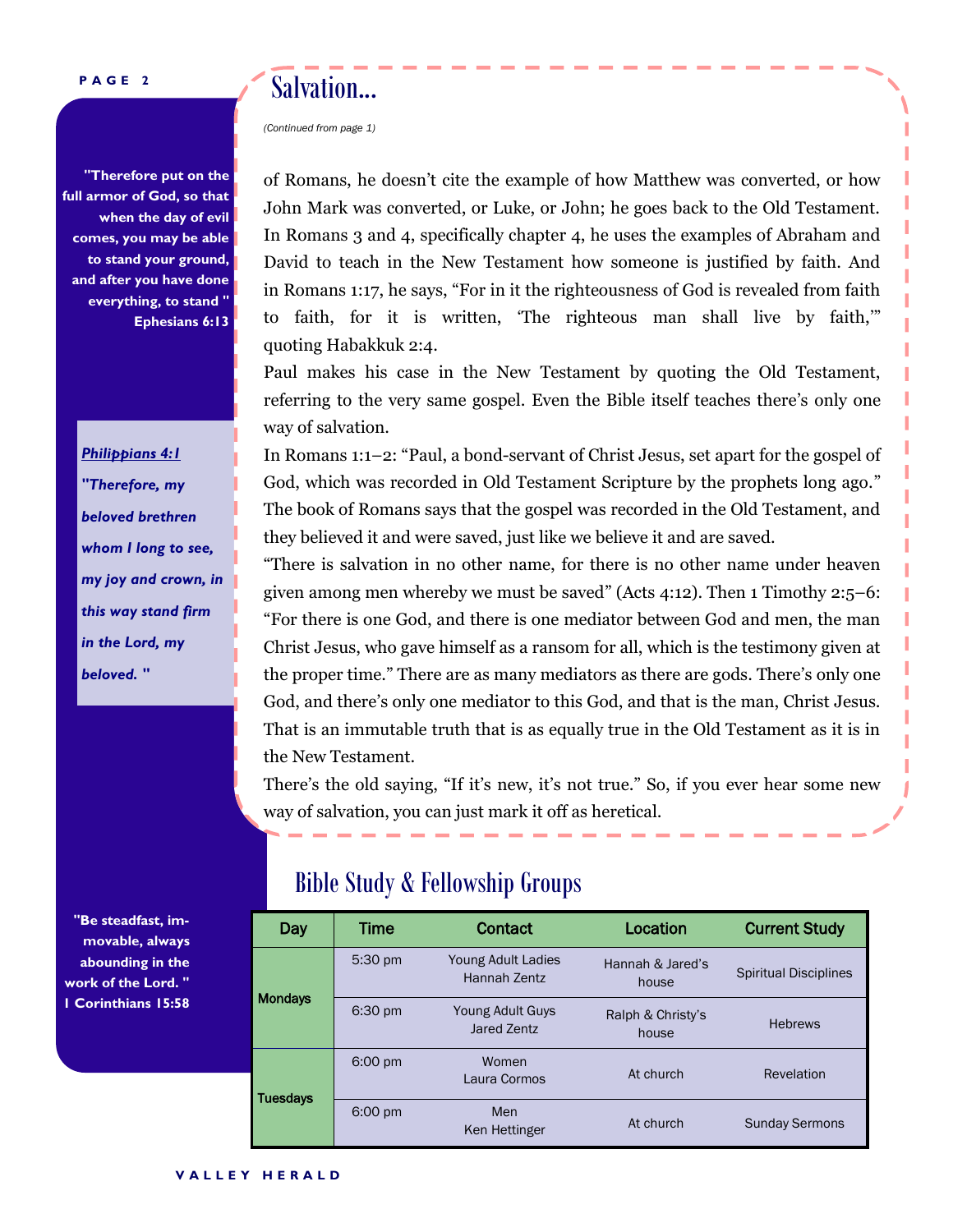## Bible in a Year - Reading Plan

| <b>December</b>                                                                |                                                       |                                                     |                                                                   |                                                      |                                                             | THE OMEGA, SAYS                           |  |
|--------------------------------------------------------------------------------|-------------------------------------------------------|-----------------------------------------------------|-------------------------------------------------------------------|------------------------------------------------------|-------------------------------------------------------------|-------------------------------------------|--|
| L. I Corinthians 12-14                                                         |                                                       | 11. Acts 20-23                                      |                                                                   | 21. Hebrews 7-10                                     |                                                             | THE LORD GOD,                             |  |
| 2.   Corinthians 15-16                                                         |                                                       | 12. Acts 24-26                                      |                                                                   | 22. Hebrews 11-13                                    |                                                             |                                           |  |
| 3.2 Corinthians 1-4                                                            |                                                       | 13. Acts 27-28                                      |                                                                   | 23. 2 Timothy 1-4                                    |                                                             | AND WHO WAS AND WHO IS                    |  |
| 4.2 Corinthians 5-9<br>5.2 Corinthians 10-13<br>6. Romans 1-3<br>7. Romans 4-7 |                                                       | 14. Colossians 1-4. Philemon 1<br>15. Ephesians 1-6 |                                                                   | 24. 2 Peter 1-3, Jude 1                              |                                                             | TO COME, THE ALMIGHTY.<br>-REVELATION 1:8 |  |
|                                                                                |                                                       |                                                     |                                                                   | 25. I John I-5                                       |                                                             |                                           |  |
|                                                                                |                                                       | 16. Philippians 1-4                                 |                                                                   | 26. 2 John 1, 3 John 1                               |                                                             | <b>XXXXXXXXXXXXXX</b>                     |  |
|                                                                                |                                                       | 17. I Timothy 1-6                                   |                                                                   | 27. Revelation 1-5                                   |                                                             |                                           |  |
| 8. Romans 8-10                                                                 |                                                       |                                                     | 18. Titus 1-3                                                     |                                                      | 28. Revelation 6-11                                         | Also found in the YouVension Bible        |  |
| 9. Romans 11-13                                                                |                                                       | 19. I Peter 1-5                                     |                                                                   | App as the Blue Letten Bible<br>29. Revelation 12-18 |                                                             |                                           |  |
| 10. Romans 14-16                                                               |                                                       | 20. Hebrews 1-6                                     |                                                                   | 30. Revelation 19-22                                 |                                                             |                                           |  |
| <b>DEC</b><br><b>BIRTHDAYS &amp;</b><br>ANNIVERSARIES                          | Dave S<br>Naomi Y<br><b>Amity E</b><br><b>Kathy K</b> | 12/9<br>12/9<br>12/10<br>12/11                      | Emma O<br>Kyra O<br><b>Lauren D</b><br><b>Jeff &amp; Lauren D</b> | 12/17<br>12/17<br>12/19<br>12/19                     | Dave & Linda S<br><b>Estelle B</b><br><b>Caden S</b><br>Gia | $12/23$<br>12/24<br>12/29<br>12/31        |  |
|                                                                                | <b>Emily C</b>                                        | 12/16                                               | Pat M                                                             | 12/23                                                | <b>Keegan</b>                                               | 12/31                                     |  |

## Christian Perfection

*(Continued from page 1)*

relevant consistency to an idea of what a saint should be, but your real vital relation to Jesus Christ, and your abandonment to Him whether you are well or ill.

Christian perfection is not, and never can be, human perfection. Christian perfection is the perfection of a relationship to God which shows itself amid the irrelevancies of human life. When you obey the call of Jesus Christ, the first thing that strikes you is the irrelevancy of the things you have

to do, and the next thing that strikes you is the fact that other people seem to be living perfectly consistent lives. Such lives are apt to leave you with the idea that God is unnecessary, by human effort and devotion we can reach the standard God wants. In a fallen world this can never be done. I am called to live in perfect relation to God so that my life produces a longing after God in other lives, not admiration for myself. Thoughts about myself hinder my usefulness to God. God is not after perfecting me to be a specimen in His show-room; He is getting me to the place where He can use me. Let Him do what He likes.

Do you shop at King Soopers? Now you can help raise funds for Valley Christian Church and the Youth Group/Children s Ministry by linking your King Soopers card to the church's account. Please follow the directions attached to this newsletter. Laura Cormos is more than happy to help answer any questions you might have. Many thanks for your support! You are a blessing!

**I AM THE ALPHA AND**